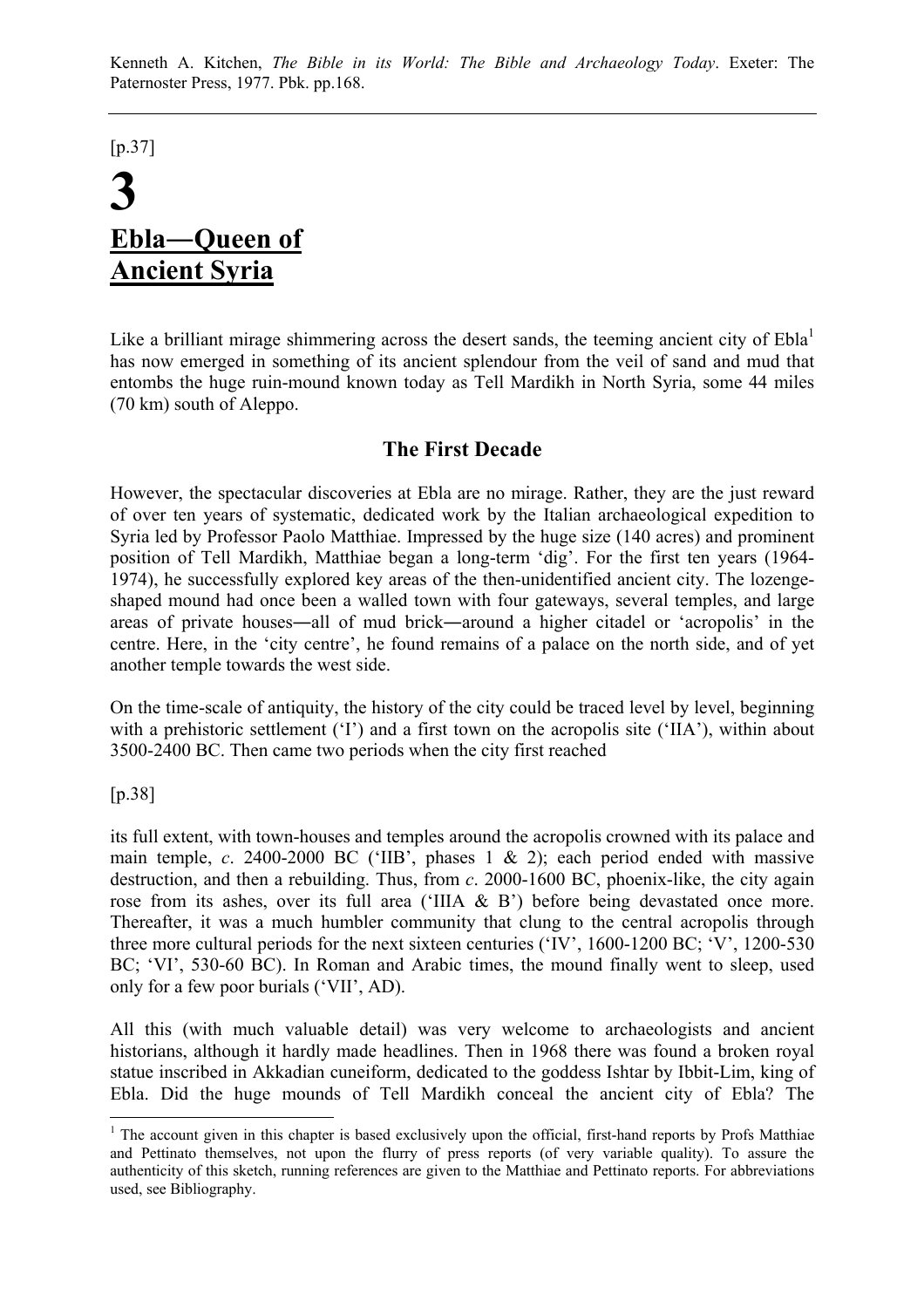geographical range of Ebla as a North-Syrian city, so far known from inscriptions as far afield as Sumer and Egypt, was feasible. The history of Ebla as profiled in these sources also fitted the fortunes of Tell Mardikh: a great city subdued by the mighty Sargon of Akkad *c*. 2300 BC, destroyed by his grandson Naram-Sin *c*. 2250 BC, and much less important in later times. As the archaeological, inscriptional and geographical evidence all seemed to fit, Matthiae and his cuneiform colleague Pettinato favoured this identification of the site. Elsewhere in the world, scholars disagreed amongst themselves, some for, some against, as scholars will ...!

# **The Great Discovery**

But the debate was stopped in its tracks in 1974/75. New excavations on the west side of the acropolis showed that the base of a large square tower was part of another royal palace.<sup>2</sup> The tower occupied the north-east corner of a great Court of Audience. A richly-decorated ceremonial staircase down the inside of the tower led to a throne-dais, sheltered by a colonnade along the north wall of the court. South from the tower ran the east wall of the court, also with a colonnade. Halfway along it, three steps through a doorway led into further buried rooms of the palace.

Discovery of this huge 'new' palace where once the kings of Ebla sat in state to hold audience was remarkable—but much more was to come. In 1974, a room (no. 2506) just north of the tower yielded 42 clay tablets and fragments inscribed in cuneiform.<sup>3</sup> By their script, all belonged to about 2300 BC, contemporary with the em-

[p.39]

pire of Akkad in Mesopotamia, far to the east. Forty-one of the tablets were essentially administrative accounts for various products, especially metals, textiles, wood and pottery. The real surprise was the language used in the tablets. Alongside the traditional Sumerian terminology borrowed from Mesopotamia, the scribes also wrote entries in their own language―Eblaite. This proved to be a North-West Semitic dialect, showing close links in its grammar and vocabulary with later biblical Hebrew, Canaanite and Phoenician. Dated at around 2300 BC, Eblaite is the oldestknown language of this group, up to 1000 years before the tablets of Ugarit, for example. In biblical terms, it is 500 years before the patriarchs, 1000 years before Moses, 16 centuries before Isaiah, 20 centuries before Alexander the Great. For the present, therefore, Professor Pettinato has classified the 'new' language (Eblaite) as 'Early Canaanite' or 'Palaeo-Canaanite'.

In 1975, the leads given by these finds were confirmed in astonishing fashion. At the north end of the great court's eastern colonnade, a small room yielded 1000 tablets and fragments, while a second room nearer the south end contained up to another 14,000 tablets and fragments. These lay row upon row, just where they had fallen from the burning wooden shelves when the palace was destroyed by Naram-Sin's troops about 2250 BC.<sup>4</sup> This overwhelming mass of written documents, some 15,000 all told, was conveyed in 100 caseloads to the museum in Aleppo. From preliminary reports on the first ten thousand or so tablets by Prof Pettinato, and accounts of the archaeology of the site by Prof Matthiae, it is

 $^{2}$  For this phase, see Matthiae, *OR-44*, pp. 337 ff.; *CRAIBL-76*, pp. 190 ff.  $^{3}$  Eq. what follows, see Dettinate, *OB 44*, pp. 361 f.

 $\frac{3}{7}$  For what follows, see Pettinato, *OR-44*, pp. 361 f.

Following Matthiae, *CRAIBL-76,* pp. 203 ff.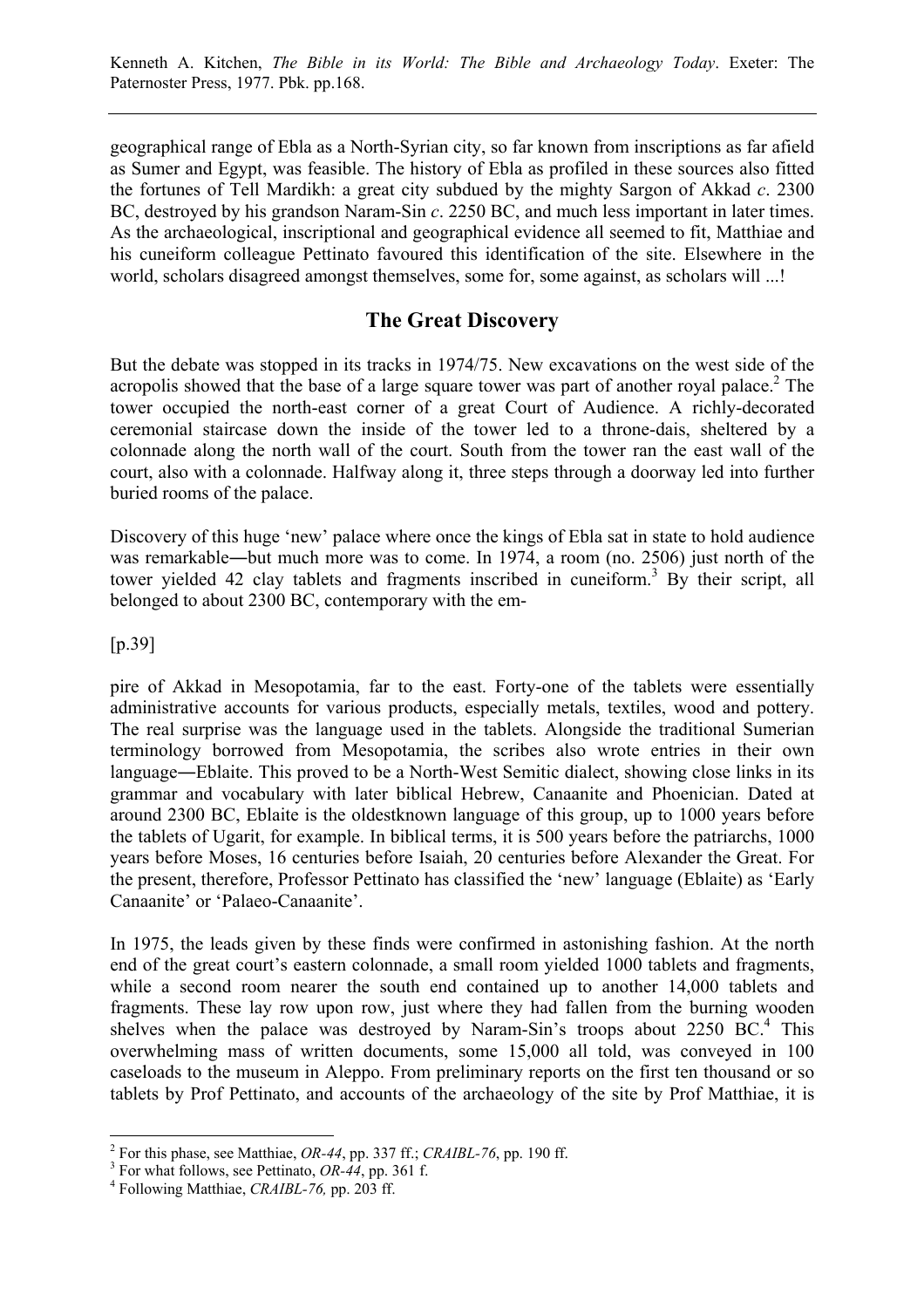possible to sketch an outline of Ebla and its 'empire' at the height of its power and glory. What follows is based upon their first-hand reports in Italian, French, German and English, omitting the more dubious flourishes in secondary sources.

## **The City and Society of Ebla (***c***. 2300 BC)**

From about 2400 BC until about 1650/1600 BC, ancient Ebla probably occupied the whole of its 140-acre site, the entire city being surrounded by strong walls, pierced by four great city gates of varying size. Dominating the main area of the 'lower city' from its higher position at the centre, there rose the 'acropolis' or citadel―the nerve-centre of government where the royal palaces and administration were located. With the archaeological remains of walls, gates and buildings can be combined data from the tablets. One tablet in particulars<sup>5</sup> permits us to see in outline the organization of this city which, at one period, had a population of 260,000 people.<sup>6</sup> The acropolis or 'governorate' contained four main cen-

[p.40]

 $\overline{a}$ 

tres. First was the *Palace of the King*. This doubtless comprised the actual residence of the king, queen and royal family, besides the central offices for Ebla's state administration and 'foreign office'―as illustrated by the archives themselves, hard by the great court of audience. To run this, we hear of 10 leading officials with 60 subordinates or 'dependants'―six aides per leader. Second was the *Palace of the City*. This bureau probably ran the affairs of the city of Ebla itself (as distinct from the wide-ranging territories beyond). Its staff' too had 10 leaders, but with just 55 subordinates. These two corps of officials belonged to one common function whose role has not yet been worked out. Third was the *Stables*―most likely the focus of the immense commercial activity of Ebla, with merchants and emissaries travelling to and fro, between Ebla and innumerable foreign cities and kingdoms. This institution possessed no fewer than 63 leaders, but these had only 60 aides between them (one each, but for three without any). Fourth was the *Palace of Service* (?) or *of Servants* (?)—possibly the offices that handled the labour-supply for running the city and state administration. It had 20 leaders with 35 aides (2 each for 15 leaders, only one each for the other 5). It is clear that the more numerous leaders in the Stables and Services 'ministries' were of lesser status (only 1 or 2 aides each), concerned with more mundane affairs than the civil service 'mandarins' in the Royal and Municipal 'palaces' with 5 or 6 aides each. Correspondingly, the leaders in the Stables and Services departments bore a title (Sumerian *úa*; Akkadian *zaninu*) meaning 'providers'―they were responsible for supplies (food, income, etc.) for their 'ministries'. Thus, the royal citadel or acropolis hummed with state affairs and bureaucratic activity—perhaps with 4,700 people working there according to one tablet.<sup>7</sup>

On the acropolis reigned the King, usually denoted by the Sumerian term *en*, 'lord', corresponding to Eblaite *malik*, 'king' (cf. Hebrew *melek*). By his side, the Queen (Eblaite *maliktum*, cf. Hebrew *malka*/*maleket*) shared in state affairs, as did the crown prince (home affairs) and the son second-in-succession (foreign affairs).<sup>8</sup> In dealing with other rulers, the kings of Ebla used a twotier system. Kings who were their equals they called *en*/*malik*,

<sup>5</sup> Tablet TM. 75, G. 336 (*c*. 2300 BC), transcribed and discussed by Pettinato and Matthiae, *RSO-50*, pp. 1-30, and briefly by Pettinato, *BA-39*, p. 47.

 $6$  A figure quoted by Pettinato,  $BA-39$ , p. 47, from a further text.

<sup>&</sup>lt;sup>7</sup> Mentioned by Pettinato, *RSO-50*, p. 13, n. 29. Wider services required 11,700 men, Matthiae, *BA-39*, 107.

This paragraph depends on Pettinato, *BA-39*, p. 47 and n. 8 (text cited).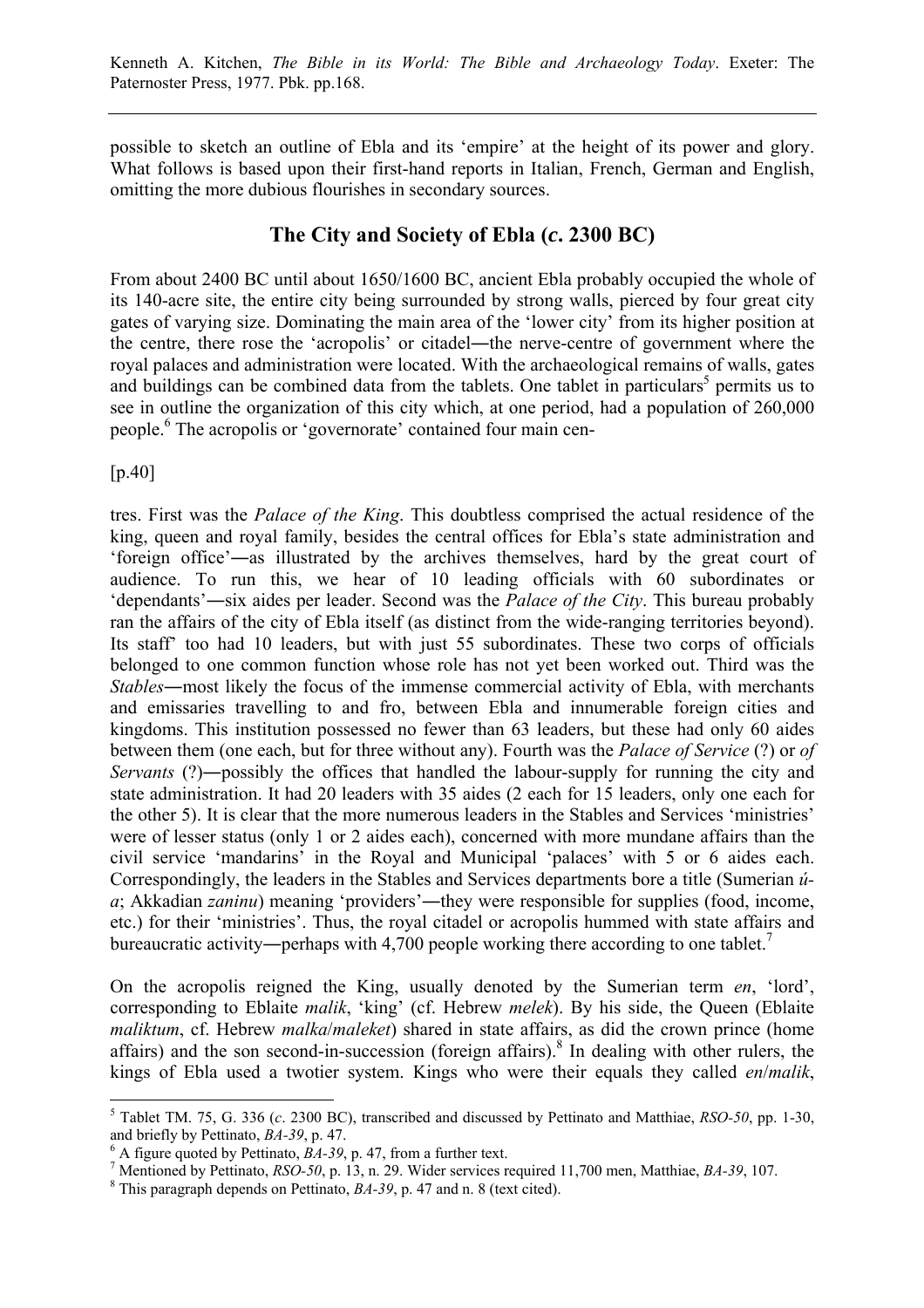'sovereign', like themselves. Vassals or local kinglets of lesser power and status they called *lugal* (Sumerian, 'chief man', 'king') or *diku* ('judge').

So much for the 'upper crust' on the acropolis. What of the 'lower city'? This, too, was divided into four 'quarters' or city-districts, each with a main city gate. Absolute certainty is not yet possible in identifying the named gates and districts with those discovered archaeologically. However, the first or *City District*<sup>9</sup> with

[p.41]

the 'City Gate' (north-west one) and the 2nd District with the 'Sipish Gate'10 (north-east one) had each 20 leaders with 100 and 98 subordinates respectively (5 aides per leader, again), comparable in status with their chief colleagues on the acropolis. Smallest was the *3rd District*, having only 10 leaders and 30 aides (only 3 per leader), perhaps in the south-west quarter (? Dagan Gate). Of middle rank was the *4th District* (? and Reshep Gate; southeast area?), with 20 leaders and 50 aides. So, like any great city, Ebla probably had its favoured and lesser neighbourhoods―'residential' and otherwise. The first three districts and their 50 leaders came under a separate (chief? inspector. The Eblaite word for these numerous sectional leaders or officers is *nase*―same as the Hebrew *nasi*, 'leader', 'ruler', in the Old Testament (cf. below). In the tablet that lists them, they are assigned grain-rations of half a measure each, using a term hitherto unknown.

This tablet is a representative of the first, and largest, group of documents in the Ebla archives: administrative and economic texts. These include many such 'ration-lists' for palace personnel, envoys to and from foreign parts, and offerings for the gods and their temples. Well represented is agriculture: grain-crops, vineyards, cattle-raising. Even more so, 'industry': metalworking (gold, silver, copper), gems, textiles, wood-working and pottery. Foreign trade in metalware and textiles was recorded on huge 'supertablets' over a foot square (35 x 30 cm), bearing up to 30 columns of text (up to 50 lines each) on each face of a tablet―some 6,000 lines of inscription per tablet! Business ledgers indeed, for the 'balance of payments'!<sup>11</sup>

Home affairs represent one side of a second class of tablets: historical and judicial texts. These include letters between high officials on matters of state, royal decrees, legal contracts of sale and purchase, and of division of property, plus collections of laws―centuries older than those of Ur-Nammu of Ur or of Hammurabi of Babylon. Politically important marriages and appointments to office also feature.

# **The History and World Horizons of Ebla (***c***. 2400-1650 BC)**

## **1.** *The Clash of Empires: Ebla and Akkad (c. 2400-2250 BC)*

<sup>&</sup>lt;sup>9</sup> Compare our modern use of 'the city' for innermost London, or the 'inner city' for the central part of any of our large cities.

 $10$  Gate of the sun-god.

<sup>11</sup> Cf. Pettinato, *BA-39*, p. 45, § A, I; Pettinato, *OR-44*, p. 365; Matthiae, *CRAIBL-76*, p. 205.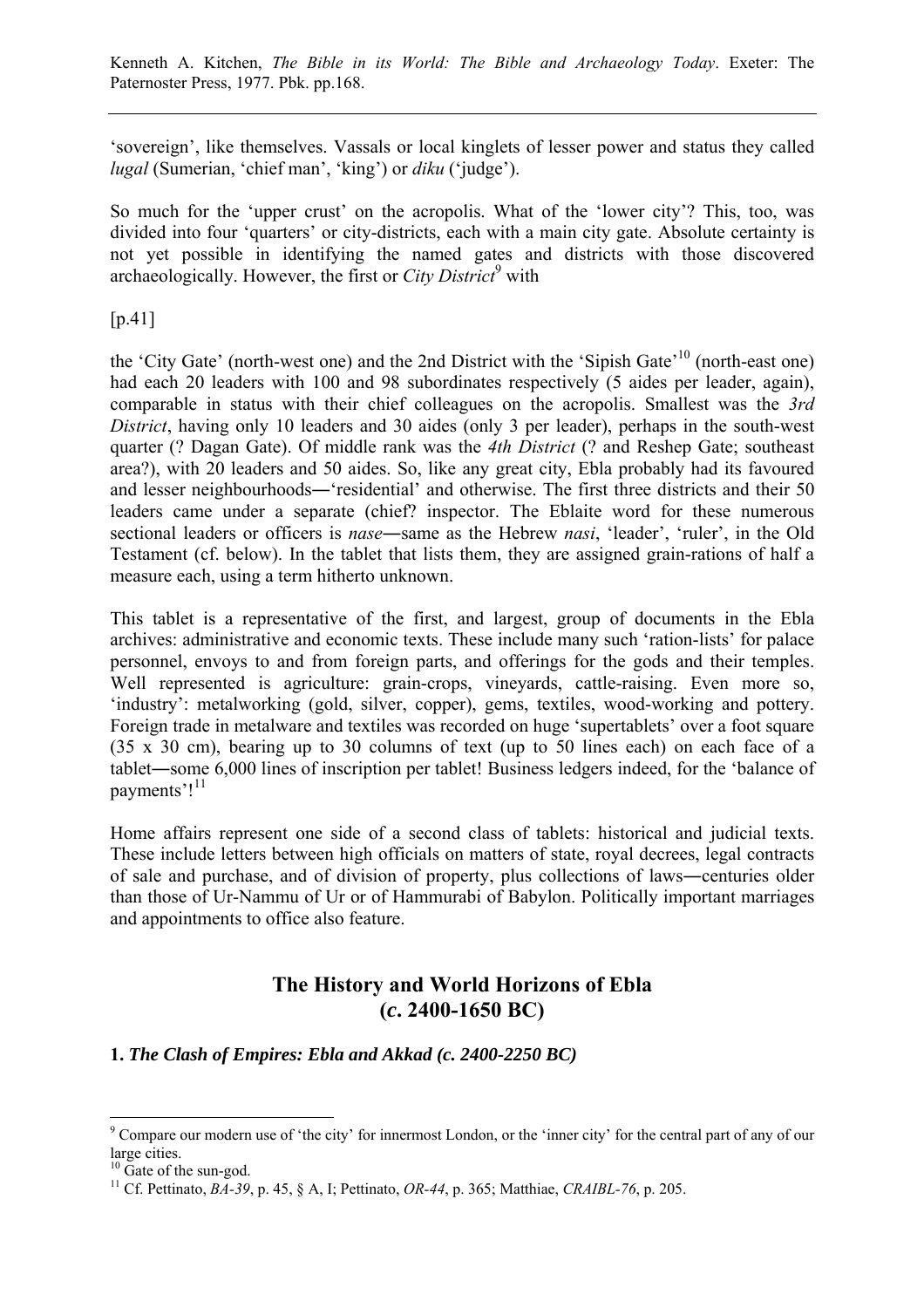Until the great discoveries of 1975, no-one had even the slightest inkling of the former power of Ebla in the 24th/23rd centuries BC. In that epoch of ancient and world history, it was another power entirely that seemed to have the world stage to itself: the empire of Akkad.<sup>12</sup> During most of the third millennium BC, ancient

[p.42]

Mesopotamia saw the brilliant flowering of Sumerian civilization, divided politically among a series of rival city-states: Ur, Kish, Lagash, Uruk, and others. But after serving at the court of the king of Kish, a Semite (Akkadian) set himself up as a king—Sargon<sup>13</sup>—in a new city of his own: Akkad or Agade. Sargon of Akkad brought the whole of Mesopotamia under his sway, to the Persian or Arabian Gulf, and pushed north and west to Mari and the borders of Syria and Anatolia. He thus founded the first-ever Semitic empire, about 2350 BC. He briefly subdued Ebla, with other cities. At Sargon's death, two of his sons successively lost most of their father's empire, and it was his grandson Naram-Sin (*c*. 2250 BC) who restored the dominion of Akkad to its full extent, marching westward and destroying Ebla―which he hailed as a great victory. How great was not known in modern times until 1975...

The archives of Ebla show now that the world stage was not monopolized by Akkad; the limelight was originally shared equally with Ebla. The following table may help in appreciating the revised history of the epoch.<sup>14</sup>

| Ebla                      | Mari            | Assyria | Akkad       |
|---------------------------|-----------------|---------|-------------|
| (?Gumalum)                |                 |         |             |
| Igrish-Halam              |                 |         |             |
| Irkab-Damu                | <i>Iblul-Il</i> |         |             |
| $Ar$ -Ennum <sup>15</sup> | Enna-Dagan      |         |             |
|                           | (of Ebla)       |         |             |
|                           |                 |         | Sargon      |
| Ehrum                     |                 | Tudiya  |             |
|                           |                 |         | Rimush      |
| Ibbi-Sipish               |                 |         |             |
|                           | Shura-Damu      |         | Manishtushu |
| Dubuhu Ada                | (of Ebla)       |         |             |
|                           |                 |         | Naram-Sin   |
|                           |                 |         |             |

Of the first Eblaite king named above―Gumalum―nothing is yet known, not even his proper date.16 The first well-placed king, Igrish-Halam, reigned unchallenged over Ebla and north Syria while Sargon had not yet arisen to conquer either the Sumerian city-states or more distant lands. Irkab-Damu sought to build up a strong mercenary army, seeking to obtain good soldiers from Hamazi, far away to the east.<sup>17</sup> After a promising start, Ar-Ennum was less

<sup>&</sup>lt;sup>12</sup> Excellent account by C. J. Gadd, in *Cambridge Ancient History*,<sup>3</sup>

<sup>&</sup>lt;sup>13</sup> Le., *Sharru-ken*, 'legitimate king', probably a surname that replaced his personal name.<br><sup>14</sup> Contrast the accounts given in the best histories published before 1975, e.g., Gadd, *Cambs. Anc. History*, cited just above.<br>
<sup>15</sup> Or, Reshi-Ennum (Pettinato, *RLA*, V, p. 12).

<sup>&</sup>lt;sup>16</sup> On him, cf. Matthiae, *CRAIBL-76*, p. 209, n. 53, who suggests that he may have reigned just before or after Igrish-Halam. For all that follows, see Pettinato,  $BA-39$ , pp. 47-48, and Matthiae,  $CRAIBL-76$ , pp. 209-214.<br><sup>17</sup> Cited by Pettinato,  $BA-39$ , p. 48. & n. 14. According to latest indications, the king Irkab-Damu should not

last of his line, but be placed between Igrish-Halam and Ar-Ennum,. Dubuhu-Ado may not have had chance to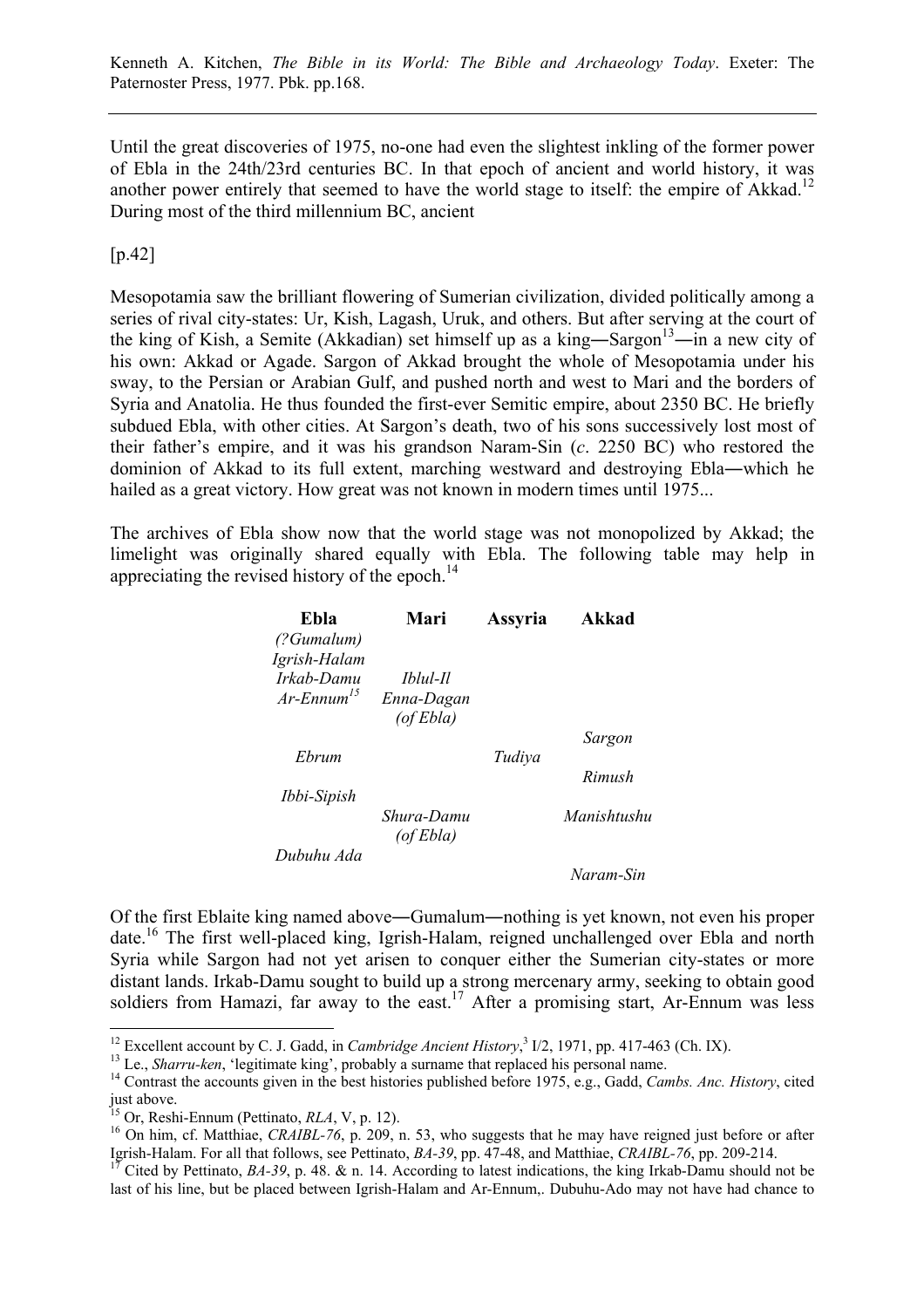fortunate. Further east, on the middle Euphrates, King Iblul-Il of Mari had gained control over Assyria. But then Ar-Ennum of Ebla sent his general Enna-Dagan eastwards, who con-

#### [p.43]

quered the new-born 'empire' of Mari, compelling Iblul-Il to pay a massive tribute to Ebla of 11,000 lbs weight of silver and 880 lbs of gold. Enna-Dagan was then put in charge of Mari, as subject of Ar-Ennum of Ebla. But, by now, Sargon of Akkad had won control of all southern Mesopotamia, and was now looking northwestwards to Syria and Anatolia, sources of valuable timber and metal. He conquered Assyria, then Mari, northernmost Syria, and hammered on the gates of Ebla itself, whose submission and tribute he exacted,  $18$  perhaps before claiming sovereignty up to the Taurus Mountains and returning in triumph to Akkad.

The defeat of Ar-Ennum probably cost him his throne. Instead, the powerful dignitary Ebrum took over the rule of Ebla. Whether or not he was a son of Ar-Ennum, we do not know. However, the new king diligently restored the widespread rule of Ebla throughout north Syria and beyond. In due time, in Sargon's old age or after his death, Ebrum once more extended the sway of Ebla eastwards.  $He^{19}$  again subdued Mari as his predecessor had done, installing his son Shura-Damu as vassal-king there. This time, the empire of Akkad under Sargon's son Rimush was powerless to reply―the new ruler of Akkad was too beset by revolts nearer home to worry about lands in the distant north-west. Going one step further, the ambitious Ebrum succeeded in imposing an international commercial treaty upon a new king of Assyria, Tudiya, who was definitely the lesser partner. Hitherto, Tudiya had been known to us only as the first name in the Assyrian King List, first of 'seventeen kings who lived in tents', so remote did he and they seem in later tradition. This treaty is but one of several international treaties found in the Ebla archives, heralds of seventeen centuries of ancient Near Eastern treaties. This one contains an introduction, listing the leading dignitaries of Ebla, then proceeds in twenty paragraphs of main text with the founding and regulation of a commercial centre (*karum*) and its merchants, and ends with a splendid curse-formula as sanction upon the Assyrian king, should he break the treaty—clearly making him virtually Ebla's vassal.<sup>20</sup> Such, now, was the triumph of Ebla that even Akkad itself paid tribute―perhaps not from the capital but from some northern province only, to buy off Ebla's encroachments. During the troubled reigns of Sargon's sons Rimush and Manishtushu, the eyes of Akkad looked south and east, leaving the north-west to Ebla's supremacy.

Now, in the relatively long reigns of Ebrum and his son and successor Ibbi-Sipish, was the golden age of the 'empire' of Ebla. From almost all quarters of the ancient Near East, messengers, merchants and tributaries formed the sinews of the influence and power of Ebla. Most of Syria west to the Mediterranean, south to

[p.44]

succeed his long-lived father . Ibbi-Sipish whose reign may have been that actually ended by Naram-Sin. Cf. P. Matthiae, Comptes rendus de l'Academie des inscriptions & belles-lettres, 1977, pp. 164 ff.<br><sup>18</sup> Cf. Matthiae, *CRAIBL*-76, p. 210, n. 54.<br><sup>19</sup> So, Pettinato, *BA*-39, p. 47, and *OR-44*, p. 367. Matthiae, *CRAIBL-76*, p.

the new victory over Mari as occurring under Ebrum's successor, Ibbi-Sipish.

<sup>20</sup> See summary, Pettinato, *BA-39*, p. 48.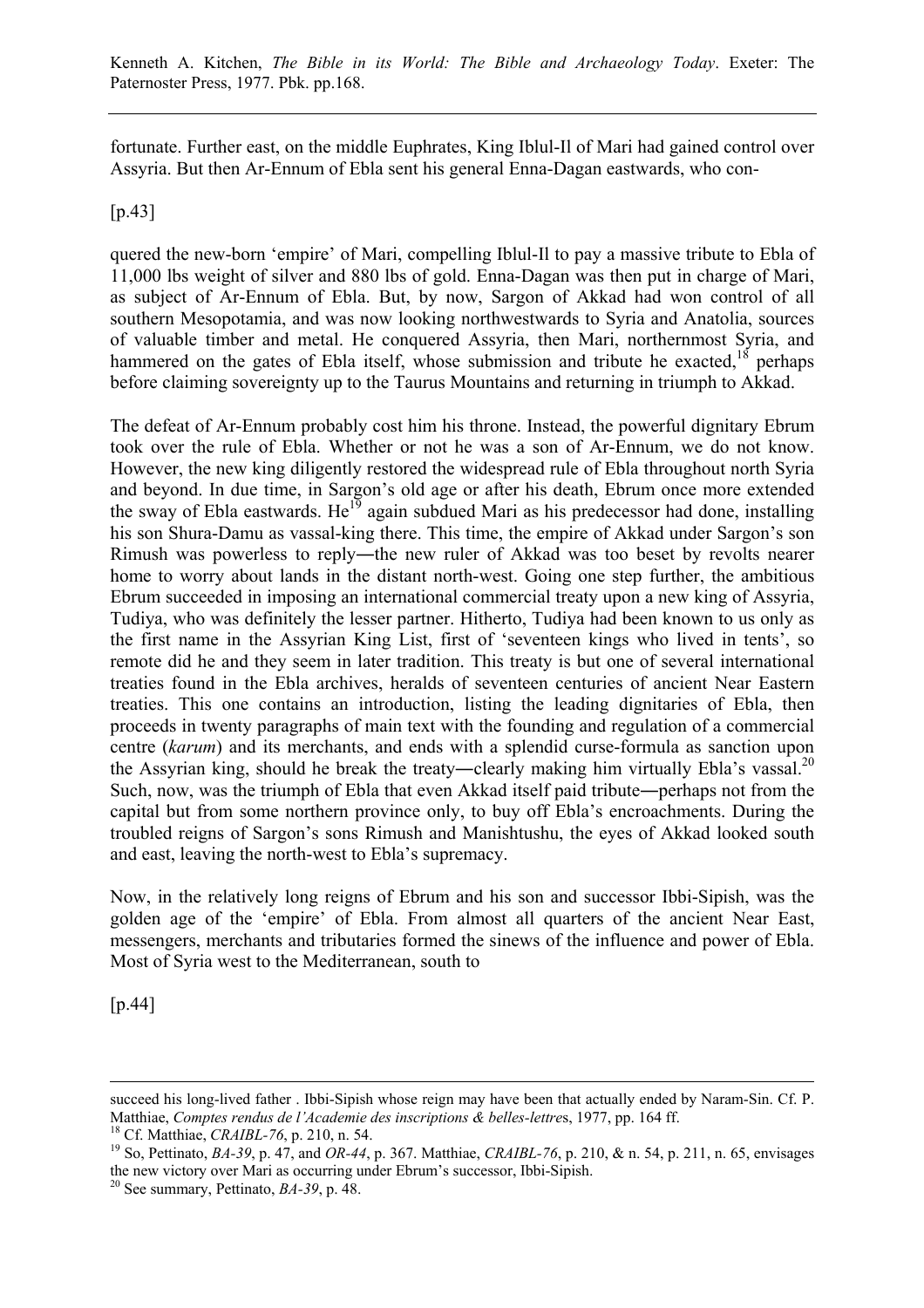Hamath, north well beyond Aleppo, $^{21}$  and east to Mari and Assyria, was ruled by the kings of Ebla, mainly through vassals. But commercial and trading relations reached much further. Northwards, Ebla's envoys climbed through the Taurus mountains onto the Anatolian plateau to trade with the famous centre at Kanesh and even to  $Hattu(sa)^{22}$ —future Hittite capital seven centuries into the future. Eastwards, along or within the upper and middle Euphrates, we meet with cities like Carchemish, Urshu, Nahur, Mari and Tuttul.<sup>23</sup> Southwards through Syria, via Hamath inland and ports like Ugarit or Byblos or Tyre on the coast, Ebla's commercial tentacles reached on into Palestine, already termed 'Canaan'.24 Familiar names appear: Hazor, Megiddo, Dor, Joppa, Lachish, Gaza, all the way south to Sinai itself. An Ashtarot is perhaps the Ashteroth-Qarnaim located in Transjordan in Genesis 14:6. Salim (or rather, Urusalim) is almost certainly the Salim (later, Jerusalem) of Genesis 14:18, some five or six centuries before its next occurrence in the 'Execration Texts' from Egypt,  $c$ . 1800 BC.<sup>25</sup> Only Egypt, proud, aloof, and independent under the Sixth-Dynasty pharaohs of the 'pyramid age', seems not yet to occur on Ebla's wide horizons. But, apart from Lebanese timber and Sinai's minerals, the interest of the pharaohs was oftener directed far south up the Nubian Nile.

The reign of Ibbi-Sipish's son, Dubuhu-Ada, may have been short. By now, however, Sargon's grandson Naram-Sin ruled in Akkad and sought to restore his ancestor's domains in full. At home, Ebla's nearest vassal, the ruler of Armi (Aleppo), seemed now more powerful than his lord. At length, when Naram-Sin marched west, he defeated the hired levies of Ebla, ransacked and destroyed the once great city, about 2250 BC. The great commercial network of Ebla collapsed completely under the blow, leaving Naram-Sin 'king of the four quarters' of the known world, as his titles proudly proclaim him. However, in later years, Naram-Sin in turn suffered eclipse as his unwieldy empire broke up around him, and his son's reign ended in a chaos of usurpers, so that in a few decades the empire of Akkad followed that of Ebla into oblivion.

## **2.** *The Later Ages of Ebla (c. 2250-1600 BC)*

Akkad was never to rise again, and its very site is lost to this day. But after a brief interval, Ebla was rebuilt to its former extent (level IIB, 2), and regained something of its former municipal splendour, but not its political power. The acropolis had a new palace on the north side. On the west, a massive new ceremonial stairway led up over the buried ruins of the former palace (with its 15,000 tablets... ) to a restored main temple. In Syria, political supremacy

 $[p.45]$ 

 $\overline{a}$ 

lay with other city-states (such as Aleppo). In Mesopotamia, the Third Dynasty of Ur held sway, whose influence reached as far west as Byblos,<sup>26</sup> but without the military pressure of the Akkad conquerors.

<sup>&</sup>lt;sup>21</sup> Seemingly called Armi at this early period.

<sup>&</sup>lt;sup>22</sup> Matthiae, *CRAIBL*-76, p. 213 & n. 71; Pettinato, *BA*-39, p. 46.<br><sup>23</sup> Pettinato, *OR*-44, p. 365.<br><sup>24</sup> mentioned in the epithet, 'Dagan of Canaan', Pettinato, *BA*-39, p. 48.<br><sup>25</sup> Cf. (e.g.) Pettinato, *BA*-39, p. 4 560.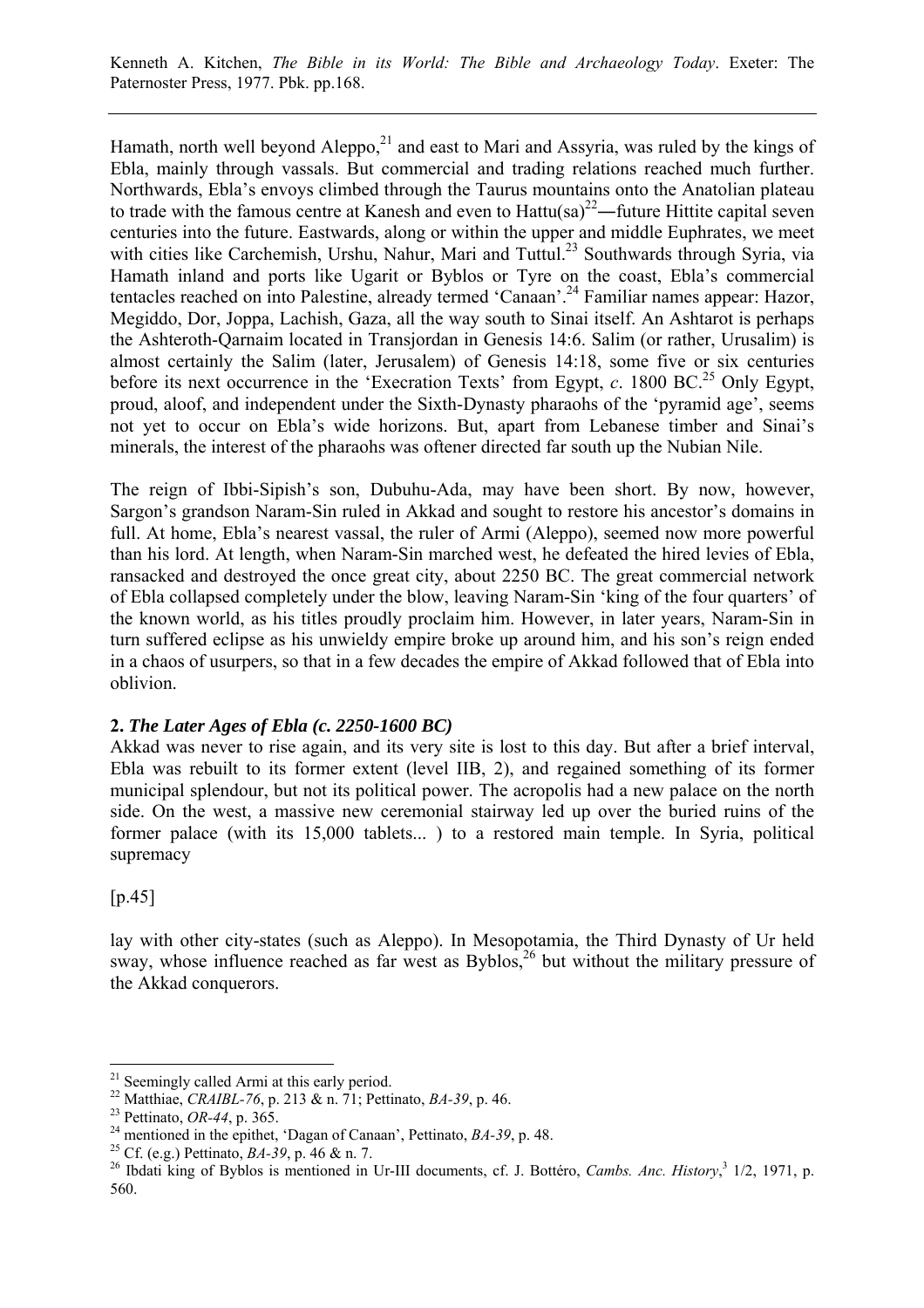About 2000 BC, Ebla was again sacked and again rebuilt (level III). Massive brick fortifications crowned a smoothed-off mud, sloping rampart all round (pierced as ever by the four gates), to defend the city, its temples, and yet another new palace on the acropolis. Of the kings of Ebla about 1900 BC, we know only the names of Igrish-Khepa and his son Ibbit-Lim. The latter set up a statue to the goddess Ishtar in her temple, in 'the 8th year of Ishtar'. But Ebla now was a satellite of Aleppo, capital of the strong kingdom of Yamkhad, often mentioned in the vast archives of Mari in the 18th century BC (but Ebla, never). Finally, in the 17th century BC, the Hittite king Hattusil I reduced the power of Aleppo, and his son Mursil I sacked it—and at the same time probably Ebla as well, by about 1600 BC. Henceforth, Ebla was a mere village on its acropolis down to Persian and Hellenistic times.

## **The Culture of the Golden Age of Ebla (c. 2300 BC)**

#### **1.** *Schools and Scholars*

To maintain the elaborate fabric of government and society, the 'empire' of Ebla needed skilled scribes. Thus, the royal archives contained special works of reference, based on Sumerian models current in Mesopotamia since at least 2500 BC. Besides paradigms of verbs in Sumerian and Eblaite, these tablets included 'lexical' texts: long classified lists of the Sumerian words for animals, birds, fishes, terms for professions, types of personal names, geographical names ('gazetteers'), and all manner of objects―199 such tablets have so far been found at Ebla. Among them are 32 (perhaps up to 56) bilingual vocabularies, having each Sumerian word translated into Eblaite (i.e., early Canaanite). One superb example (with 18 duplicate copies!) contains 1000 words in both languages―an inestimable treasure for scholars today, as it was handy for scribes in antiquity.<sup>27</sup> Aided also by the rest of the archives, these special tablets will enable us to see the early history of many hundreds of words familiar from biblical Hebrew and its relatives such as Ugaritic and Phoenician.

#### **2.** *Earliest Literature of the Levant*

Hitherto, the world's oldest written literatures have been those of the two great river-valley civilisations―Egypt on the Nile, and the

## [p.46]

Sumerians and Akkadians of Mesopotamia. Now, we have a third 'world's earliest' centre, at Ebla, offering literature in the oldest-known West Semitic language (Eblaite) as well as in Sumerian. The mythological stories show this blend well; written in Eblaite, they celebrate Sumerian deities such as Enki, Enlil, Utu, and the goddess Inanna.<sup>28</sup> The *collections of proverbs* will rival those of Sumer and Egypt as representatives of the world's oldest wisdom literature. In the religious realm come some brief *hymns* to the gods, and *magical incantations*. 29

## $3.$  *Religion*<sup>30</sup>

 $\overline{a}$ <sup>27</sup> Cf. Matthiae, *CRAIBL*-76, p. 209, n. 52 (numbers of tablets), and Pettinato, *BA*-39, p. 45, § A, II & V.<br><sup>28</sup> Press reports of creation and flood stories have so far received no official confirmation.<br><sup>29</sup> Cf. Pett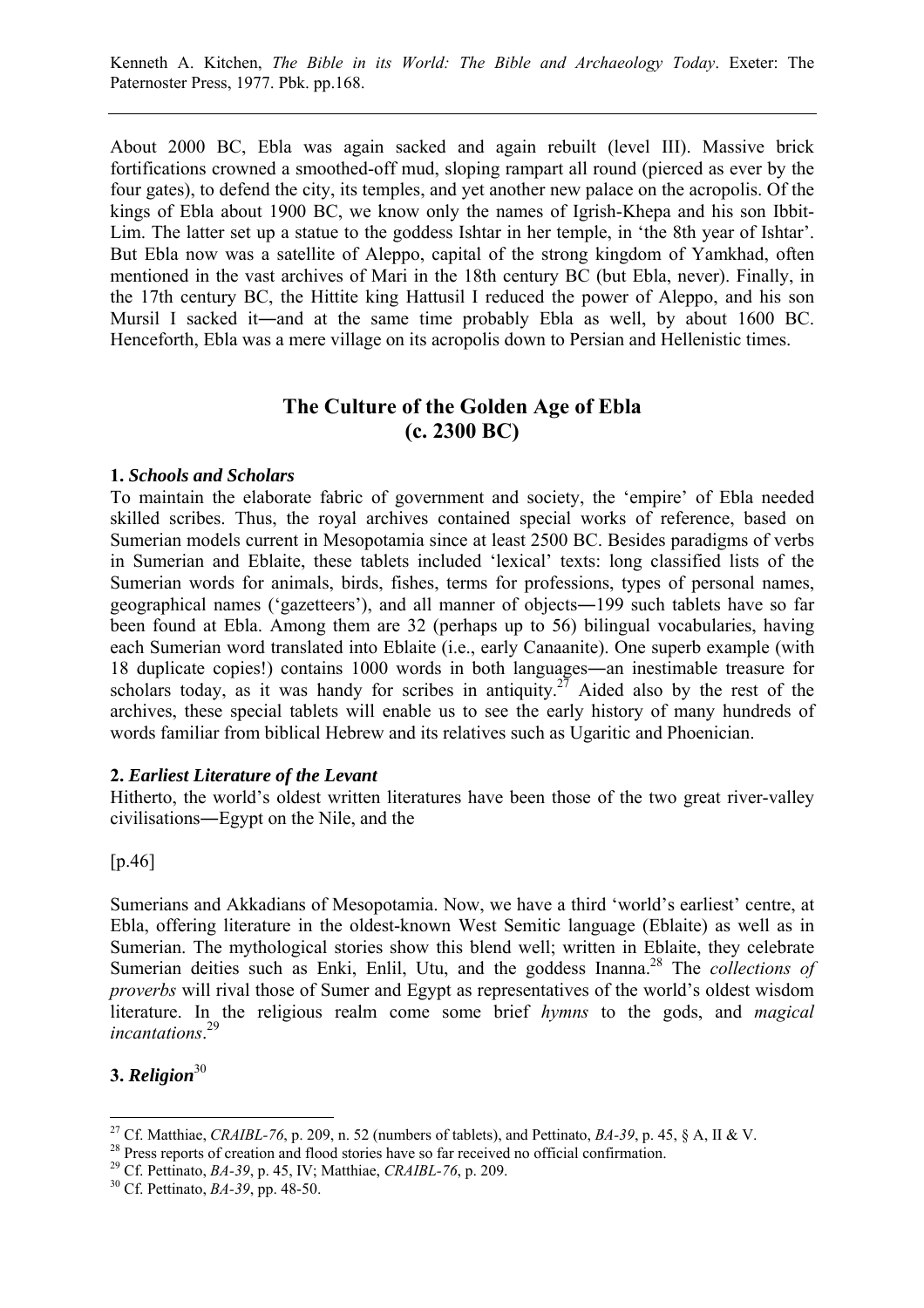Ebla was populated by gods (about 500!) as well as by over a quarter-million human inhabitants. Naturally, in so large a pantheon, it is the leading figures that really mattered. Linked with Canaan, Mesopotamia and Anatolia, cosmopolitan Ebla drew its chief gods from three regions at least. Most at home were the West-Semitic deities. These included: *Il* or *El*, the 'senior god'; *Dagan* (OT, Dagon), god of grain; *Rasap* (OT, Resheph), god of plague and lightning-flash; the sun-god *Sipish* (cf. Babylonian *Shamash*; OT shemesh, 'sun'); the weather/storm god *Adad*; *Ashtar*, a male equivalent of Astarte (OT, Ashtoreth); the goddess *Ashera* (cf. OT Asherah); *Kashalu*, perhaps the same as Koshar, the artificer-god of later Ugarit; Malik (cf. Ammonite Milcom?); and Kemish, perhaps familiar 15 centuries later as Kemosh, god of the Moabites. Distinguished foreign members of Ebla's pantheon included such venerable Sumerian deities as *Enlil*, lord of the world order, and *Enki*, god of magic and wisdom. Even more exotic were gods of the Hurrians ('Horites') from the north and northeast; such were Ashtabi, a warrior-god, and the goddess Adammu.<sup>31</sup> Local forms of the great gods were popular, e.g. Dagan of Tuttul, Dagan of Canaan, and so on. The Sumerian-Eblaite vocabulary tablets show us how the theologians of Ebla equated Syrian deities with their Mesopotamian cousins. Thus Resheph  $=$  Sumerian Nergal, and Sipish  $=$  Utu, for example.

The ancient gods of Ebla had to be housed, fed and honoured as befitted their station in life. The administrative tablets mention the temples of Dagan, Ashtar, Resheph and Kemish. The regular cult of the gods required bread and drink offerings, plus animal sacrifices, especially on festival days―such as on the feasts of Ashtabi and Adammu, for example. The royal family were patrons of the state gods. Thus, in one month, the king (en) of Ebla gave as offerings '11 sheep to Adad', '12 sheep for Dagan', '10 sheep for Resheph'. The literary texts preserve brief hymns sung to the gods, probably on such occasions. The actual temples of the golden age

[p.47]

 $\overline{a}$ 

of Ebla (*c*. 2300 BC) lie buried for the most part under later remains. However, the excavations have unearthed several temples of the later periods, *c*. 2200/2000 BC, and especially *c*. 2000/1650 BC.<sup>32</sup> The lower city boasted three in the south quarters (B1, B2, C) and one in the north districts (N). These sometimes had a large sanctuary within massive walls that once towered up to some height, with service-rooms around the outside. Most impressive of all was the great temple on the acropolis (site 'D'), with portico, vestibule and ample sanctuary, a distant forerunner in its layout of Late Bronze and Iron Age temples in Hazor and north Syria, and of the Tabernacle and Solomon's Temple. The furnishings of such a temple are illustrated by the fine stone libation-basin sculptured with scenes of the gods, doubtless used in the long, complex rituals of offering customary in all ancient Near-Eastern temples. From the tablets of *c*. 2300 BC, we learn also about the servants of the gods in such temples―priests, priestesses, and 'prophets'. For this latter group, two terms are used: *mahhu* (already known from later Akkadian), and *nabi'utum*, a word related to the Hebrew *nabi*, 'prophet'.

<sup>31</sup> On this pair, cf. E. Laroche, *Recherches sur les noms des dieux hittites*, 1947, p. 46; E. von Schuler, in W. Haussig (ed.), *Wörterbuch der Mythologie*, I, 1965, p. 177. Ashtabi or Ashtapi was the equivalent of the Mesopotamian gods Ninurta and Zababa.

<sup>&</sup>lt;sup>32</sup> On temples discovered, cf. briefly Matthiae, *OR-44*, pp. 344-346, fig. 3, pls. 31-34, with ref to earlier publications.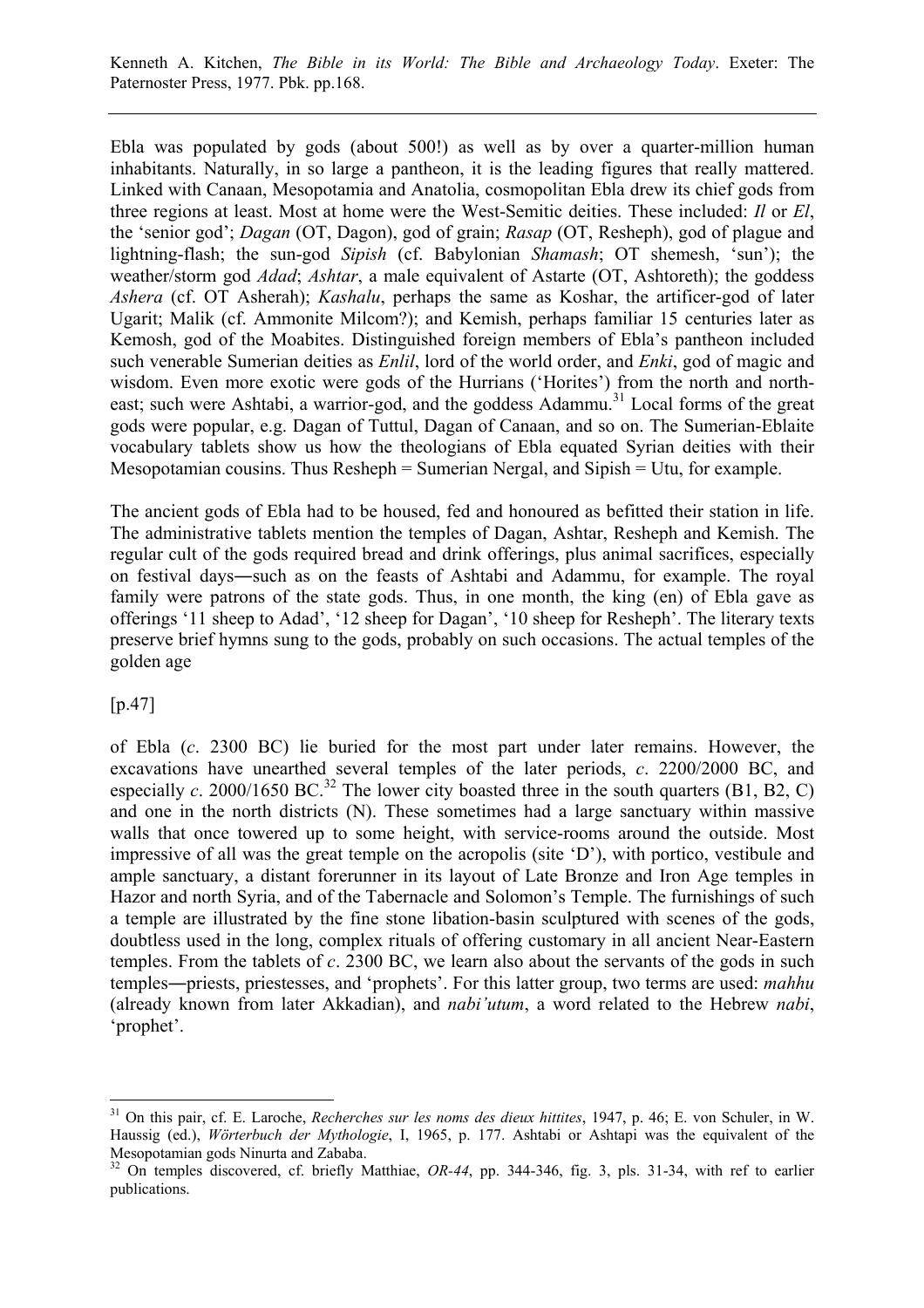Naturally, the personal names of the people of Ebla often related to their gods, e.g. *Ebdu-Rasap*, 'servant of Resheph'; *Mi-ka-Il*, 'who is like El/God?' (cf. Hebrew *Mi-cha-el*). Some names end in the element *ya* or  $a(w)$ , as a seeming alternative to El. Prof Pettinato has questioned whether perhaps *El* and *Yaw* here alternate as names of god(s), somewhat as Elohim and YHWH in the Hebrew Bible.<sup>33</sup> If the form Yaw was actually an early form of YHWH, then of course the common misconception about Exodus 6:3, that the name YHWH was unkown before Moses, would be eliminated at a stroke, together with much of the 'critical' theories based in part upon such misconceptions. However, many West-Semitic names end in -*a* or -*ia*, a convenient abbreviation for the name of a deity (any deity) left unstated. Therefore, for the present, it is altogether more prudent to treat the -*ya* ending in Eblaite names as just such an abbreviation, rather than to base large assumptions upon it (however intriguing), until fuller and definite information becomes available.

# **Ebla and the Old Testament**

Ebla in 2300 BC is indeed a fascinating place―but how does it relate to the Old Testament? At first blush (and admittedly with a mischievous twinkle in the eye), one might just reply, 'Not at all!' No biblical characters or events feature in the vast archives from Ebla, and Ebla itself occurs nowhere in the Old Testament.

[p.48]

However, the overwhelming importance of most Near-Eastern discoveries for the Old Testament consists in the enlightening background that they supply, rather than in specific mentions of biblical people and happenings. On that score, Ebla certainly deserves fullest consideration, even on the basis of the necessarily limited information so far available.

## **1.** *On General Approaches*

Time and again in Old Testament studies, we are told that 'history knows of no such person' as, say, Abraham or Moses, or '...of no such events' as the battles of Genesis 14, for example. However such phrases are totally misleading. They simply cover the ignorance not of 'history' personified but of the person making this claim. Until 1975, Ebla was nothing more than a shadowy name: a once-prominent north-Syrian city alongside many more, such as Aleppo, Carchemish, Emar and the rest. If anyone before 1975 had stood up and dared proclaim that Ebla had been the centre of a vast economic empire, rival to that of Akkad, under a dynasty of six kings, he or she would have been dismissed with derision. History 'knew' of no such sweeping dominion, no such line of kings, no such preeminence. But since 1975, of course, the archives exhumed have changed all that!

Therefore, one lesson that Ebla reinforces is that it is always extremely foolish to argue from a negative, especially in view of our still very uneven and incomplete knowledge of the total history of the ancient Near East. Many gaps are closed—many others, in several regions, are not. As already mentioned, Akkad itself, the very capital of Sargon and Naram-Sin, has so far never been found in modern Iraq, even though its once-extensive remains must lie buried somewhere in that land. But this negative fact has never impelled any rational observer to doubt its former existence or importance. Therefore, it is entirely premature to dismiss on

 $\overline{a}$ 33 Cf. his guarded remarks, *BA-39*, p. 48.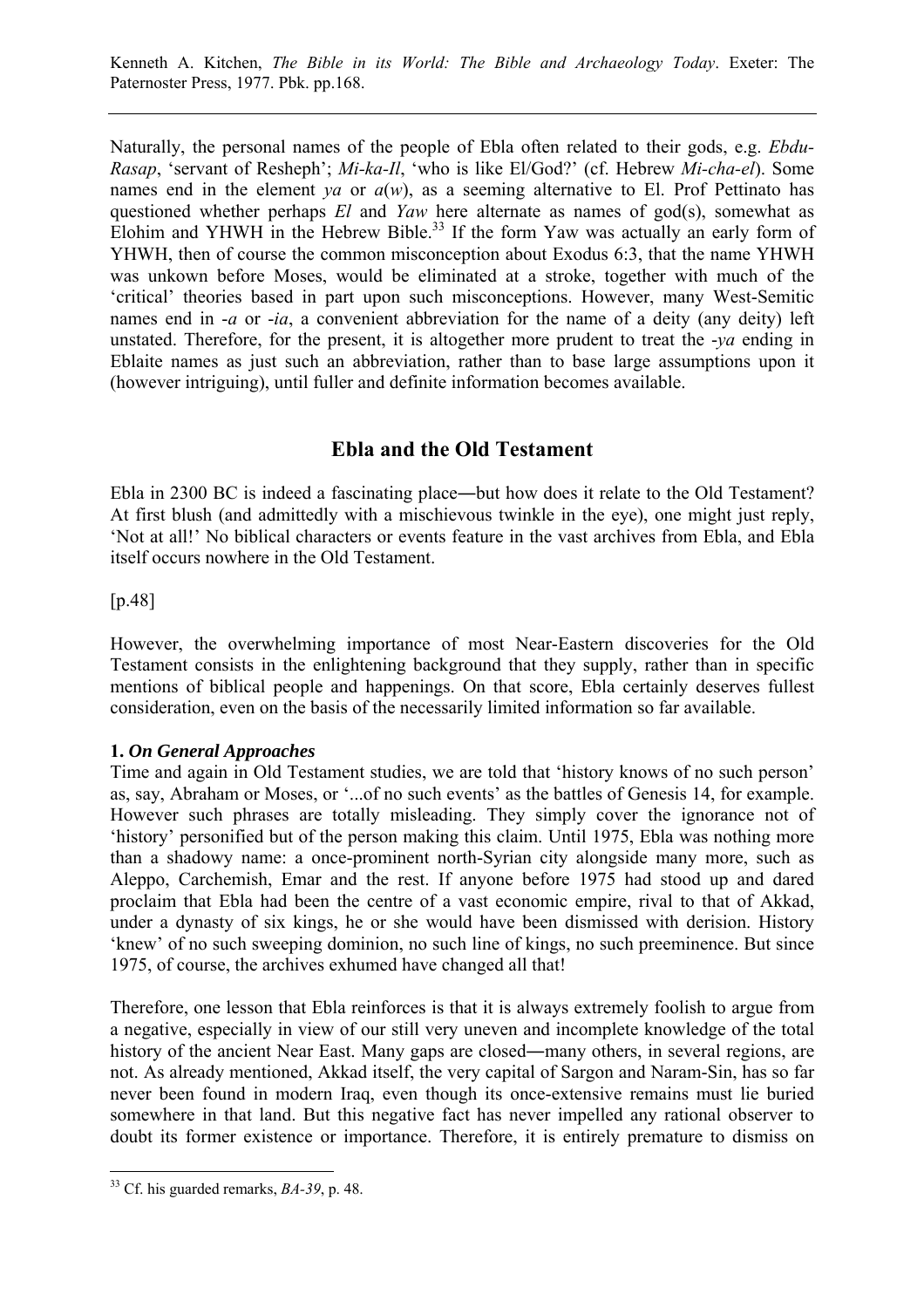purely negative grounds the possible existence of biblical characters such as Abraham or Joseph, Moses or Solomon, for example.

A good example from outside the Bible is that of the Assyrian king Tudiya, already noted above for his treaty with Ebla. Until 1975, this shadowy name that heads the Assyrian King List (composed *c*. 1000 BC, in its first form) was treated with the greatest scepticism along with his near fellows—his name was even dismissed as 'free invention, or a corruption'!<sup>34</sup> Whereas in fact, the name is real, the man is real, he was indeed Assyrian king as the List records, and as such signed a treaty with Ebrum king of Ebla. Thus, the genealogical tradition of the early part of the Assyrian King List (linked as it is with Hammurabi's ancestral line back

[p.49]

 $\overline{a}$ 

from *c*. 1650 BC) is to this extent vindicated as preserving faithfully the memory of real early people who were Assyrian rulers. Not dissimilar material in the Old Testament, therefore, such as genealogical material in Genesis 11 or patriarchal traditions, should be treated with similar respect.

#### **2.** *The Earliest Background for Biblical Hebrew*

To the Orientalist, it is commonplace to handle from Egypt three thousand years of documents written in successive forms of ancient Egyptian; or from Mesopotamia, Sumerian and East-Semitic (Akkadian) documents covering practically the same long timespan. But until now, this has not been so for the family group of West-Semitic dialects to which biblical Hebrew belongs. Before 1929, practically no West-Semitic texts were known from much earlier than about 900 BC, except for the obscure proto-Sinaitic fragments, and some Canaanite words and forms in the Amarna tablets of the 14th century BC (in Babylonian cuneiform). But during the 1930's, the twin discoveries at Ugarit and Mari drastically enlarged our knowledge of West Semitic in the 2nd millennium BC. At Ugarit, those tablets written in a local cuneiform alphabet used also a local Northwest Semitic language―Ugaritic―quite closely related to both Hebrew and Canaanite/Phoenician. All these tablets were written in the 14th/13th centuries BC prior to the fall of Ugarit in *c*. 1200 BC, while some compositions originated rather earlier. At Mari, the enormous archives of some 22,000 tablets (even bigger than Ebla) of about the 18th century BC contained many personal names expressed in a form of West Semitic often labelled 'Amorite', an early cousin of Ugaritic and El-Amarna Canaanite. But now, Ebla has taken our knowledge of West Semitic nearly half a millennium further back, to *c.* 2400 BC, almost to the mid-third millennium BC. West Semitic in its various forms now at last has an ancient history of twoand-a-half thousand years comparable in outline with Egyptian and Akkadian. A highly simplified table may serve to illustrate its successive phases set out in parallel with those of Egyptian and Akkadian for comparison.

| Egyptian     | Date         | <b>West Semitic</b> | Akkadian           |
|--------------|--------------|---------------------|--------------------|
| Old Egyptian | $Mid-3^{rd}$ | Eblaite, or         | Old Akkadian       |
|              | mill-nm BC   | 'Palaeo-Canaanite'  |                    |
|              | Early- $2nd$ | 'Amorite' (Mari)    | Old-Babylonian $&$ |
| Middle       | mill-nm BC   |                     | Old-Assyrian       |
| and          |              |                     |                    |

34 Cf. (e.g.) F. R. Kraus, *Könige, die in Zelten wohnten*, 1965, p. 4/124.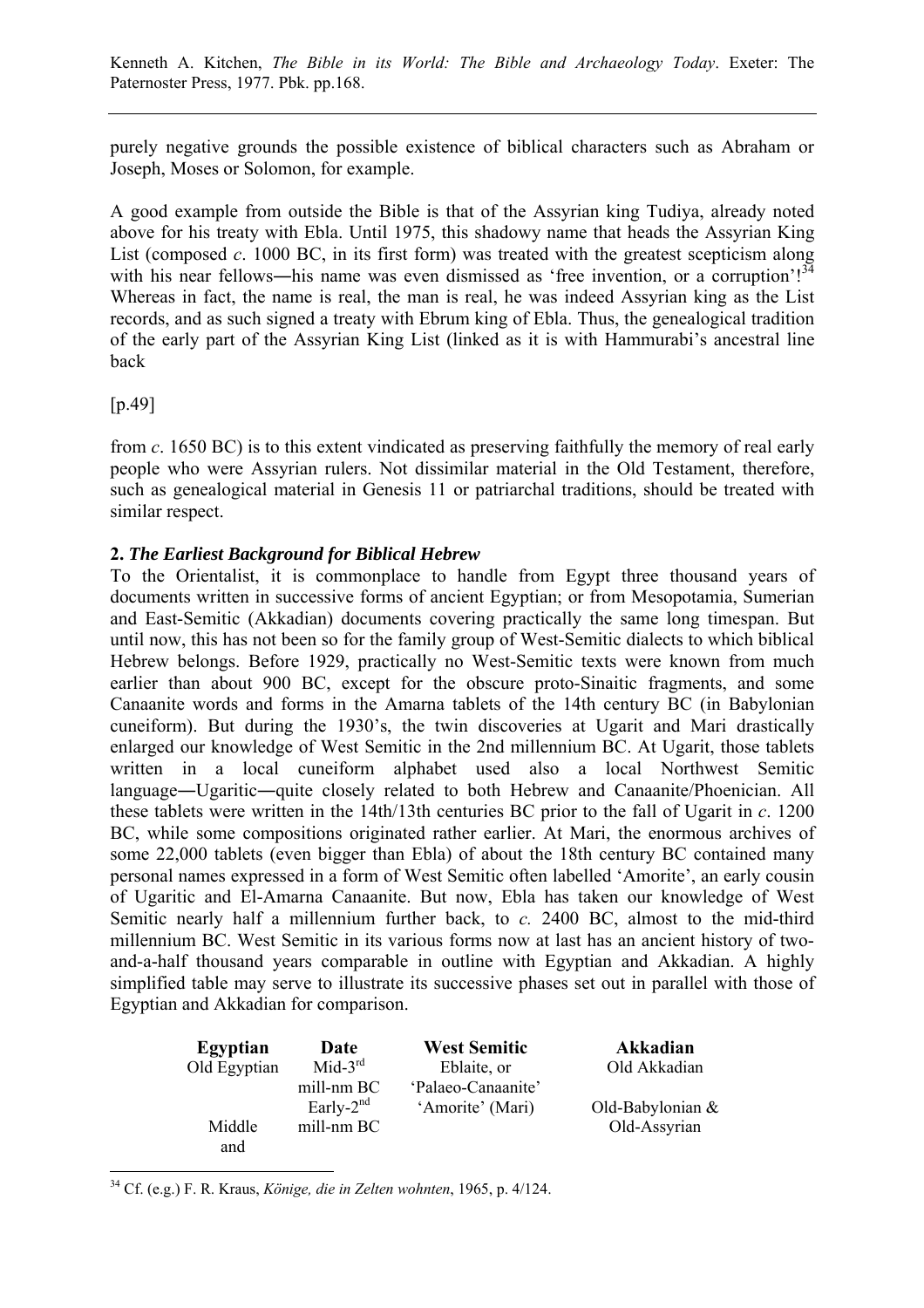| Late Egyptian | Later- $2nd$<br>$mill-nm BC$ | Canaanite, Ugaritic    | Middle Babylonian &<br>Middle Assyrian |
|---------------|------------------------------|------------------------|----------------------------------------|
| Late-Eg.;     | $1^{\rm st}$                 | Hebrew, Phoenician,    | Standard & Neo-Bab.;                   |
| Demotic       | mill-nm BC                   | Aramaic; Moabite, etc. | Neo-Assyr.; Late-Babyl.                |

[p.50]

Seventy or a hundred years ago, no such vast depth of perspective was possible; and to suit the purely theoretical reconstructions of Old Testament books and history by German Old Testament scholars in particular, many words in Hebrew were labelled 'late' 600 BC and later, in effect. By this simple means, mere philosophical prejudices could be given the outward appearance of a 'scientific' linguistic foundation. This kind of manipulation is still a basic element in such reconstructions down to the present day.

However, the immense growth in our knowledge of the earlier history of words found in Old Testament Hebrew tends now to alter all this. If a given word is used in Ebla in 2300 BC, and in Ugarit in 1300 BC, then it cannot by any stretch of the imagination be a 'late' word (600 BC!), or an 'Aramaism' at periods when standard Aramaic had not yet evolved. It becomes instead an early word, a part of the ancestral inheritance of biblical Hebrew. More positively, the increased number of contexts that one gains for rarer words can provide useful confirmation—or correction—of our understanding of their meaning.<sup>35</sup>

Thus, to go back to the survey of city-officials at Ebla, the term used for those scores of 'leaders' was nase, the same word as nasi, a term in biblical Hebrew used for leaders of the tribes of Israel (e.g., Numbers 1:16, 44, etc.), and applied to other purely human rulers such as Solomon (1 Kings 11:34). Old-fashioned biblical criticism declared the word to be 'late', a mark of the hypothetical 'priestly code' for example.<sup>36</sup> The word *ketem*, 'gold', is in Hebrew a rare and poetic synonym for *zahab*, and is commonly dismissed as 'late'.<sup>37</sup> Unfortunately for this mis-dating, the word was borrowed into Egyptian from Canaanite back in the 12th century BC,38 and now―over 1000 years earlier still―recurs as *kutim* in the Palaeo-Canaanite of Ebla, 2300 BC.39 The rare word *sāgā* (two forms), 'be/grow great', is similarly neither an Aramaism nor 'late',<sup>40</sup> but is firmly attested in Ebla (2300 BC) in the personal name Shiga-Damu, 'Damu is great'.41 The short relative form *she*, *sha*, may well be 'northern', but hardly 'late', $42$  as it now occurs (as *shi*) in Eblaite—northern but very early! $43$ As remarked in Chapter 2, the Hebrew word *tehom*, 'deep', was not borrowed from Babylonian, seeing that it is attested not only in Ugaritic as *thmt* (13th century BC) but also at Ebla a thousand years earlier (*ti'amatum*).44 The term is Common Semitic. As an example of a rare word confirmed in both existence and meaning, one may cite Hebrew 'ereshet, 'desire',

<sup>&</sup>lt;sup>35</sup> One must, of course, make full allowance for differences in meaning that can occur in different West Semitic dialects, and in different periods of time.<br><sup>36</sup> Cf. long since, S. R. Driver, *Literature of the Old Testament*, 1913, p. 134:38/39.

<sup>&</sup>lt;sup>37</sup> As (for example) in Brown, Driver & Briggs, *A Hebrew & English Lexicon of the Old Testament*, 1907 (& reprints), p. 508b.

<sup>38</sup> Attested in Great Papyrus Harris 1, under Ramesses III/IV; see refs., Kitchen, *Ancient Orient & OT*, 1966, p. 144 & n. 13.

<sup>&</sup>lt;sup>39</sup> Cited by Pettinato, *OR-44*, p. 369 & n. 44, p. 371 & n. 83.<br><sup>40</sup> As Brown, Driver, Briggs, *Lexicon*, p. 960a, b, would have it.<br><sup>41</sup> Pettinato, *OR-44*, p. 372 & n. 98.<br><sup>42</sup> Brown, Driver, Briggs, *Lexicon*, p. 979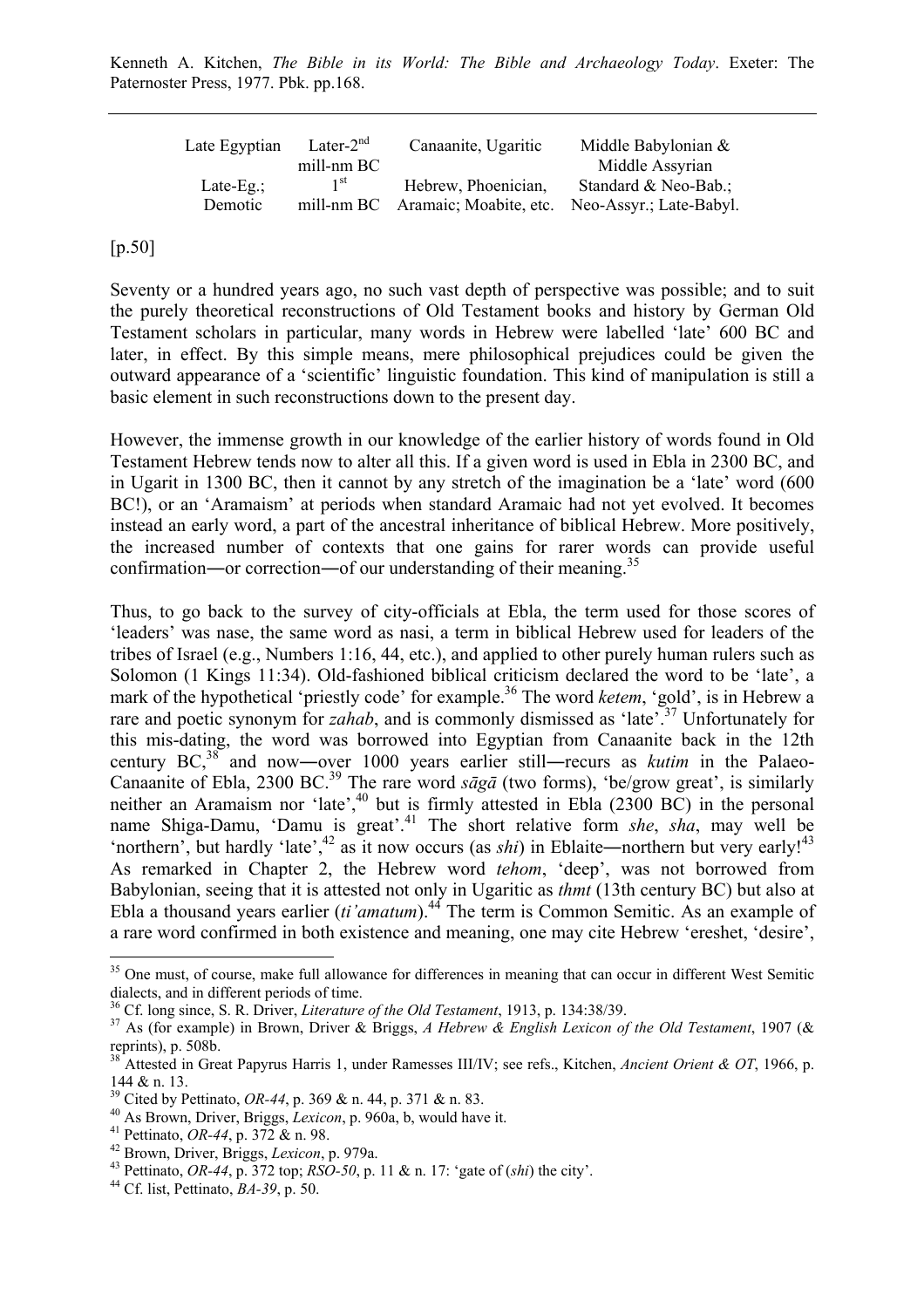which occurs just once in the Bible, in Psalm 21:2 (Heb. 21:3). Besides being found in Ugaritic in the 13th century BC,<sup>45</sup> this word now appears a millennium earlier at Ebla as irisatum (Eblaite or Old-Akkadian) in the Sumerian/Eblaite

 $[p.51]$ 

vocabulary tablets.46 Finally, the supposed 'late' verb *hadash*/*hiddesh*, 'be new/to renew' goes back—again—via Ugaritic (*hadath*) to Eblaite (*h*)*edash*(*u*).<sup>47</sup> And so on, for many more besides.

The lessons here are—or should be—clear. Set against  $2\frac{1}{2}$  thousand years of the history and development of the West Semitic dialects, the whole position of the dating of the vocabulary and usages in biblical Hebrew will need to be completely reexamined. The truth appears to be that early West Semitic in the 3rd and 2nd millennia BC had in common a vast and rich vocabulary, to which the later dialects such as Canaanite, Hebrew, Phoenician, Aramaic, etc., fell heirs―but in uneven measure. Words that remained in everyday prosaic use in one of these languages lingered on only in high-flown poetry or in traditional expressions in another of the group. Thus, not a few supposed 'late words' or 'Aramaisms' in Hebrew (especially in poetry) are nothing more than early West-Semitic words that have found less use in Hebrew but have stayed more alive in Aramaic. Conversely, supposed 'Hebraisms' in Aramaic are sometimes just words more alive in ordinary Hebrew, but inherited also in Aramaic as part of older, traditional usage. And, as illustrated above, the impact of this oldest West-Semitic language of Ebla―especially when allied with evidence from 'Amorite' and Ugaritic―promises to be drastic indeed upon the gross misuse of the 'late word argument' by Old Testament scholars intent on propping-up the long outdated 19th century reconstructions of Old Testament history and literature, based essentially on false philosophical presuppositions instead of upon verifiable facts.

#### **3.** *Lies, \*\*\* lies, and statistics!*

This saying is a child of our modern times, born of the welter of numbers that engulfs our lives, and of the uses and misuses to which they can be put. Numbers, however, can present great problems also in studying the ancient biblical Near East. Some―as today―represent the misuse of numbers, as when the court scribes of Sargon II of Assyria (*c*. 722-715 BC) deliberately inflated totals of booty claimed from one version of a text to another. Thus, 1235 sheep taken in one edition became  $100,225$  in a later one!<sup>48</sup> Other problems involved are quite different. In texts long transmitted by repeated recopying, the accurate transmission of numbers required particular care and was not always maintained. And sometimes the ancients provide us with first-hand statistics of indubitable authenticity that still surprise us.

Ebla illustrates this theme in several respects. Imperial Ebla at

[p.52]

<sup>&</sup>lt;sup>45</sup> C. H. Gordon, Ugaritic Textbook, 1965, p. 367, No. 379.

<sup>46</sup> Pettinato, *BA-39*, p. 50.<br><sup>47</sup> 'Late' (Brown, Driver, Briggs, p. 293b, f.); in Ugaritic, Gordon, *Ugaritic Textbook*, 1965, p. 395, No. 843<br>(esp. 3 Aqhat 9); Eblaite, Pettinato, *OR-44*, p. 372 & n. 92.

<sup>&</sup>lt;sup>48</sup> Cf. long since, A. T. Olmstead, *Assyrian Historiography*, 1916, pp. 7-8, 42 & n. 2.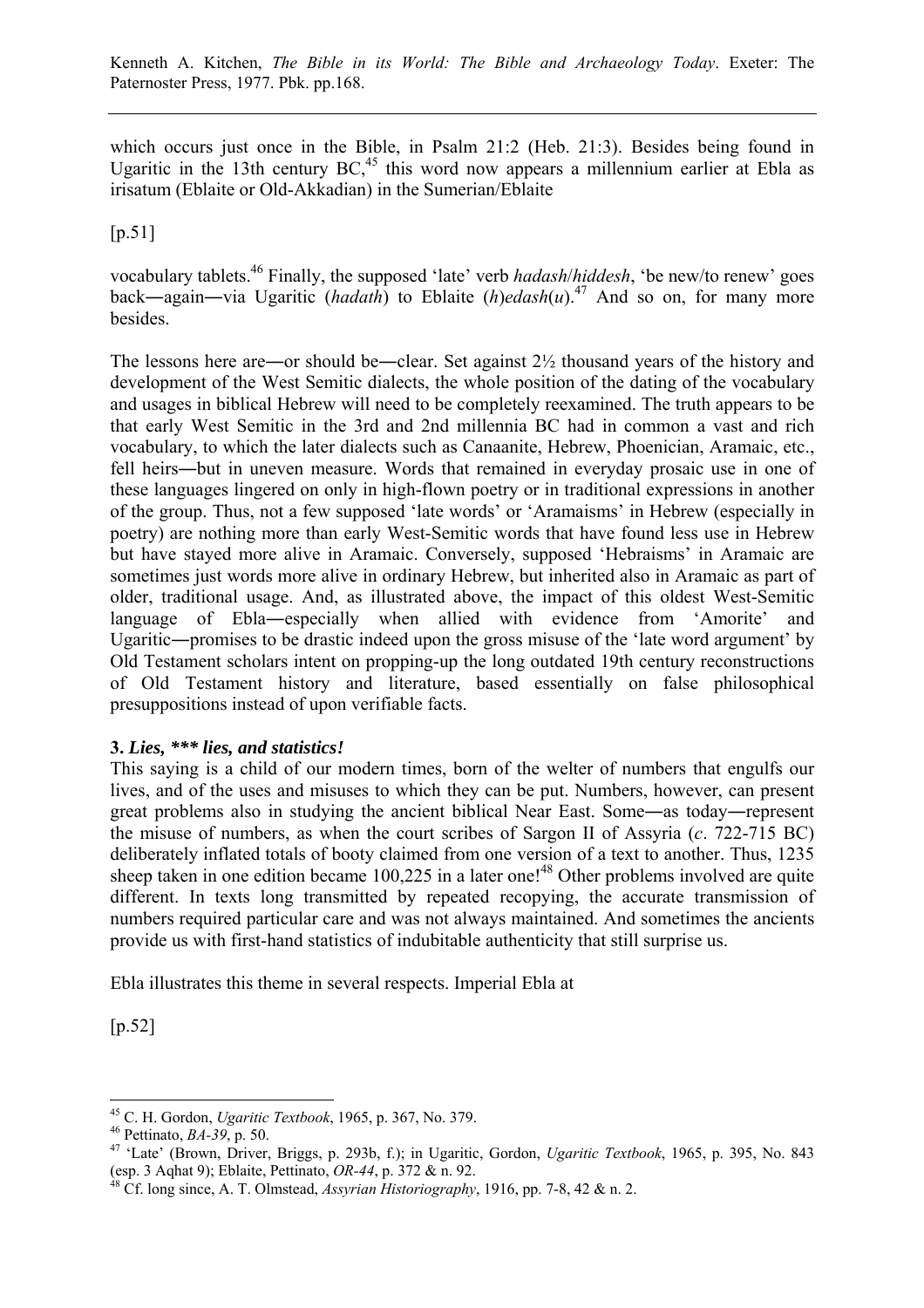the height of its power must have had a vast income. From one defeated king of Mari alone, a tribute of 11,000 lbs of silver and 880 lbs of gold was exacted on one occasion.<sup>49</sup> This *ten tons* of silver and *over one third of a ton* of gold was no mean haul in itself. Yet it was simply one 'delectable extra' so far as the treasury-accounts of Ebla were concerned. In such an economic context, the 666 talents (about twenty tons) of gold as Solomon's basic income from his entire 'empire' some 15 centuries later (1 Kings 10:14; 2 Chronicles 9:13) loses its air of exaggeration and begins to look quite prosaic as just part of a wider picture of the considerable (if transient) wealth of major kingdoms of the ancient biblical world.<sup>50</sup> Again, the vast city and acropolis of Ebla with an area probably ten times that of Solomon's Jerusalem enjoyed a comparably larger administration. Where Solomon in Jerusalem had 12 officers in Israel to provide the royal supplies (1 Kings 4:7), the kings of Ebla had had 103 'leaders' (*nase*) and 210 'aides' to look after services for the four palaces of their acropolis already described above, not to mention the staff of 4,700 people employed there.

The comparisons just given do not prove that Solomon actually did receive 666 talents of gold, or that his kingdom was organised just as Kings describes. But they do indicate clearly (i) that the Old Testament data must be studied in the context of their world and not in isolation, and (ii) that the scale of activity portrayed in the Old Testament writings is neither impossible nor even improbable when measured by the relevant external standards.

## **4.** *Personal Names*

Not a few of the proper names of inhabitants of Ebla have struck Pettinato and others by their obvious resemblances to a wide range of personal names of individuals in the Bible. Among the kings of Ebla, Pettinato has singled out Ebrum or Ebrium as possessing the same name as Eber of Genesis 11:14-16, a distant ancestor of Abraham, and as a possible equivalent of the term *ibri*, 'Hebrew'51 (cf. 'Abram the Hebrew', in Genesis 14:13). That Ebrum is the same name as Eber (omitting the old ending -*um*) is quite probable—but there is no reason to suppose that they are the same person. Even inside Ebla, one finds quite a number of people, all different but bearing the same name—the 'John Smiths' of their time.<sup>52</sup> The Ebla example of Ebr(um) merely shows how early and how authentic Eber is, as a real personal name, not just a legendary invention, back in the 3rd millennium BC―which is as much as one might expect. The link with *ibri* (if correct) is of little consequence, except (again) to demonstrate the probable antiquity of the term.

## [p.53]

Perhaps of greater interest are such names as Ishmail ('Ishmael'), Ishrail ('Israel')<sup>53</sup>—borne by ordinary flesh-and-blood citizens of Ebla, *c*. 2300 BC, five centuries or more before either the Ishmael and Israel of the biblical patriarchs (son and grandson of Abraham) or the wellknown Yasmakh-El of Mari (*c*. 1800 BC) and Yisrail of Ugarit (*c*. 1300 BC), also real fleshand-blood individuals. The most important contributions of the Ebla occurrences of these and other such names<sup>54</sup> are (i) to emphasize once more that these are names used by real human

<sup>&</sup>lt;sup>49</sup> Pettinato, *BA-39*, 47 & n. 11.

<sup>&</sup>lt;sup>50</sup> Cf. also H. W. F. Saggs, *The Greatness that was Babylon*, 1962, pp. 255-257, and in chapter 6 below.<br><sup>51</sup> *BA-39*, p. 47.<br><sup>52</sup> As is exemplified below, from the text edited by Pettinato, *RSO-50*, pp. 1 f., esp. pp. If so, exactly the same applies to them as to Ishmael and Israel considered here.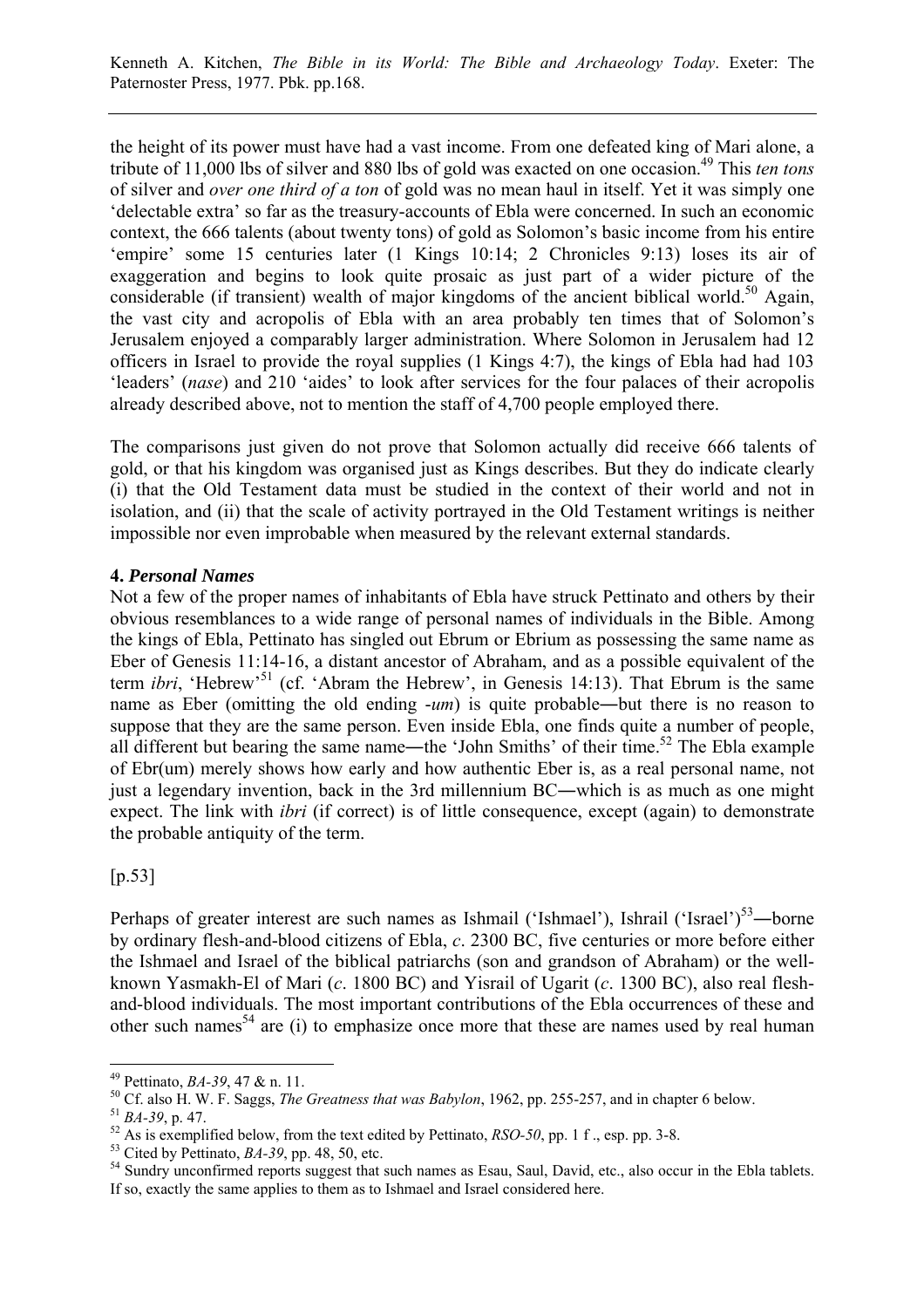individuals (never by gods, or exclusively (if ever) by tribes, or by fairytale figures), and (ii) to indicate the immense antiquity of names of this type, and of these names in particular. It should occasion no surprise to find other Ishmaels and Israels in antiquity besides the biblical characters that bear these names. Many parents today have their own personal or special reasons for giving particular names to children―but the names so chosen are usually alreadyexisting ones, not strange new ones invented for the occasion. So, too, in antiquity. Among the city 'leaders' of Ebla discussed already, we find three men all called Bedunum (Recto, III, 4, 6, 15), all in one section; three men called Ennaia (or 'Hanania'; Recto, IV, 5, V, 6; Verso, VI, 4); four men called Tilaia (Recto, IV, 3, 12; Verso, III, 12, V, 7), besides several pairs of men with each the same name. This feature of popularity of names is, of course, well known from many other sources besides Ebla in antiquity.

## **5.** *Places*

Not a few towns of biblical interest appear in the Ebla tablets, which preserve (in most cases) the earliest-known mention of these in written records. Well east of Ebla, on or near the Khabur river, Nahur is mentioned―a centre familiar from the Mari archives―which might also be the 'city of Nahor' (Genesis 24:10). Nahor was a relatively common name, found also for the grandfather and the brother of Abraham (Genesis 11:24-26). However, if the 'city of Nahor' is to be taken as a personal reference to one of these men, then it may simply by a synonym for Haran where Terah died.

More useful, potentially, are the Eblaite mentions of familiar Palestinian place-names such as Hazor, Megiddo, Jerusalem, Lachish, Dor, Gaza, Ashtarot (-Qarnaim), etc. Several of these places are known archaeologically to have been inhabited towns in the 3rd millennium BC (Early Bronze Age III-IV), and these tablets confirm their early importance, possibly as local city-states. Finally, Canaan itself now appears as a geographical entity from the later 3rd millennium BC, long before any other dated external

## [p.54]

mention so far known to us―it will be interesting to learn what extent is accorded to Canaan in the Ebla texts.

## **6.** *Religion*

Several of the West Semitic or 'Canaanite' gods familiar from the Old Testament and at Ugarit now have their histories extended some centuries back into the 3rd millennium BC―such include Dagan, El, Adad, Resheph, Ashera, Kemosh, etc.; as distinct from Adad, Baal has not been reported so far. As for the abodes of deity, the biggest temple at Ebla (acropolis, 'D', *c*. 1800 BC) shows a three-part plan that became one of the basic types of temple-plan in Syria-Palestine thenceforth. This comprised a portico, vestibule, and inner sanctuary or holy-of-holies. Over a millennium later, this scheme reappears in one of the temples at Hazor (area H) in the 13th century BC, as well as being reflected in Solomon's temple (as Matthiae has also noted $^{55}$ ), besides other Syrian temples.

In matters like priests, cult and offerings the records from Ebla so far merely reinforce for Syria-Palestine what we already know for Egypt, Mesopotamia and Anatolia in the 3rd, 2nd

 $\overline{a}$ 55 Matthiae, *OR-44*, pp. 345-6 and fig. 3 (p. 347); for the Hazor temple, cf. Y. Yadin, *Hazor, the Rediscovery of a Great Citadel of the Bible*, 1975, pp. 96 ff.